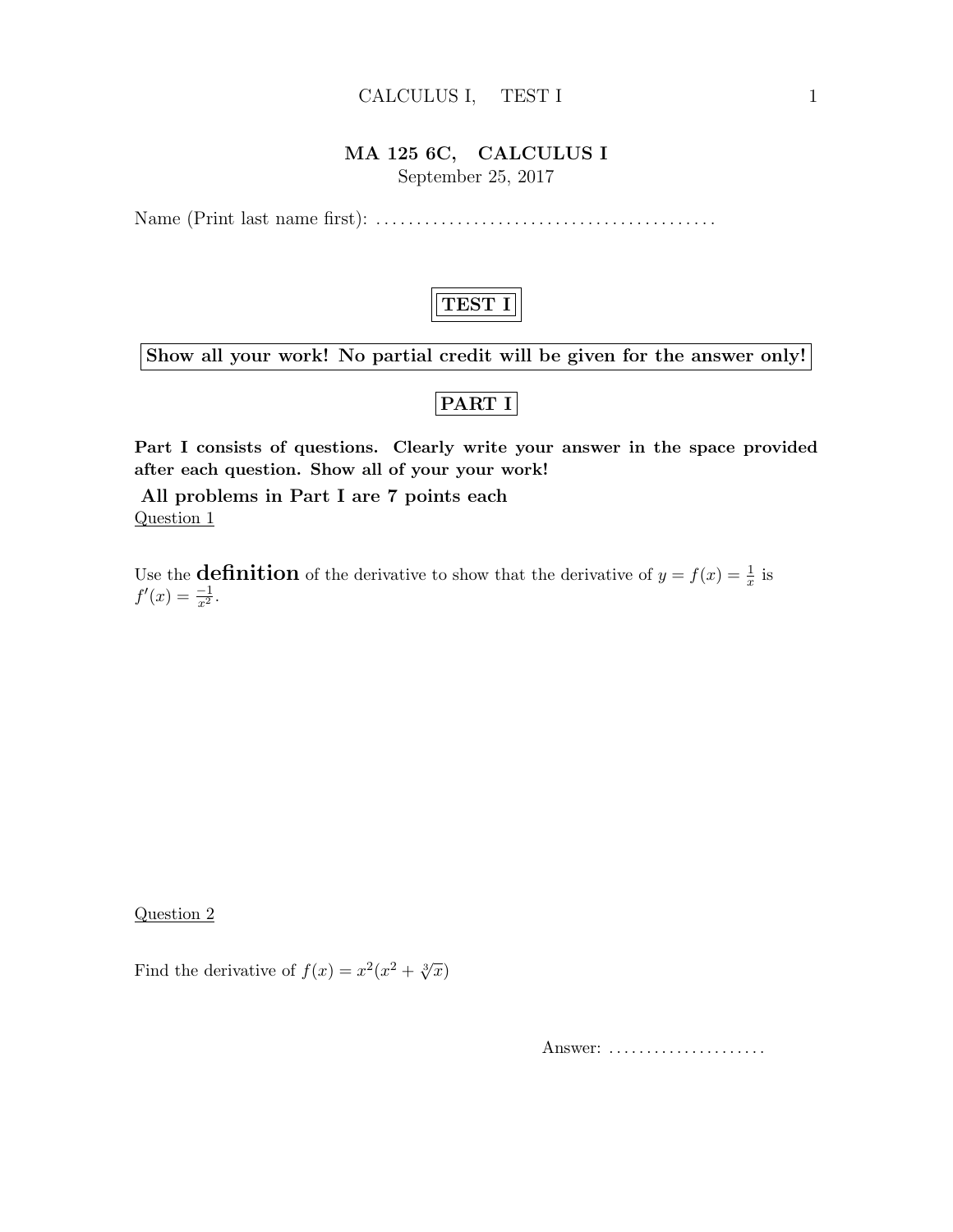#### Question 3

Find the derivative of  $y = f(x) = x \cos(x)$ .

Answer: ..................

#### Question 4

Find the derivative of  $y = f(x) = \frac{x}{x^2 + 1}$ .

Answer: ..................

#### Question 5

Find the equation of the tangent line to the graph of  $y = f(x) = 3x^2 + x$  at the point  $x = 1$ .

Answer: ......................

Question 6

Using the graph of the function  $y = f(x)$  below estimate:  $f(2)$  and the derivative  $f'(2)$ .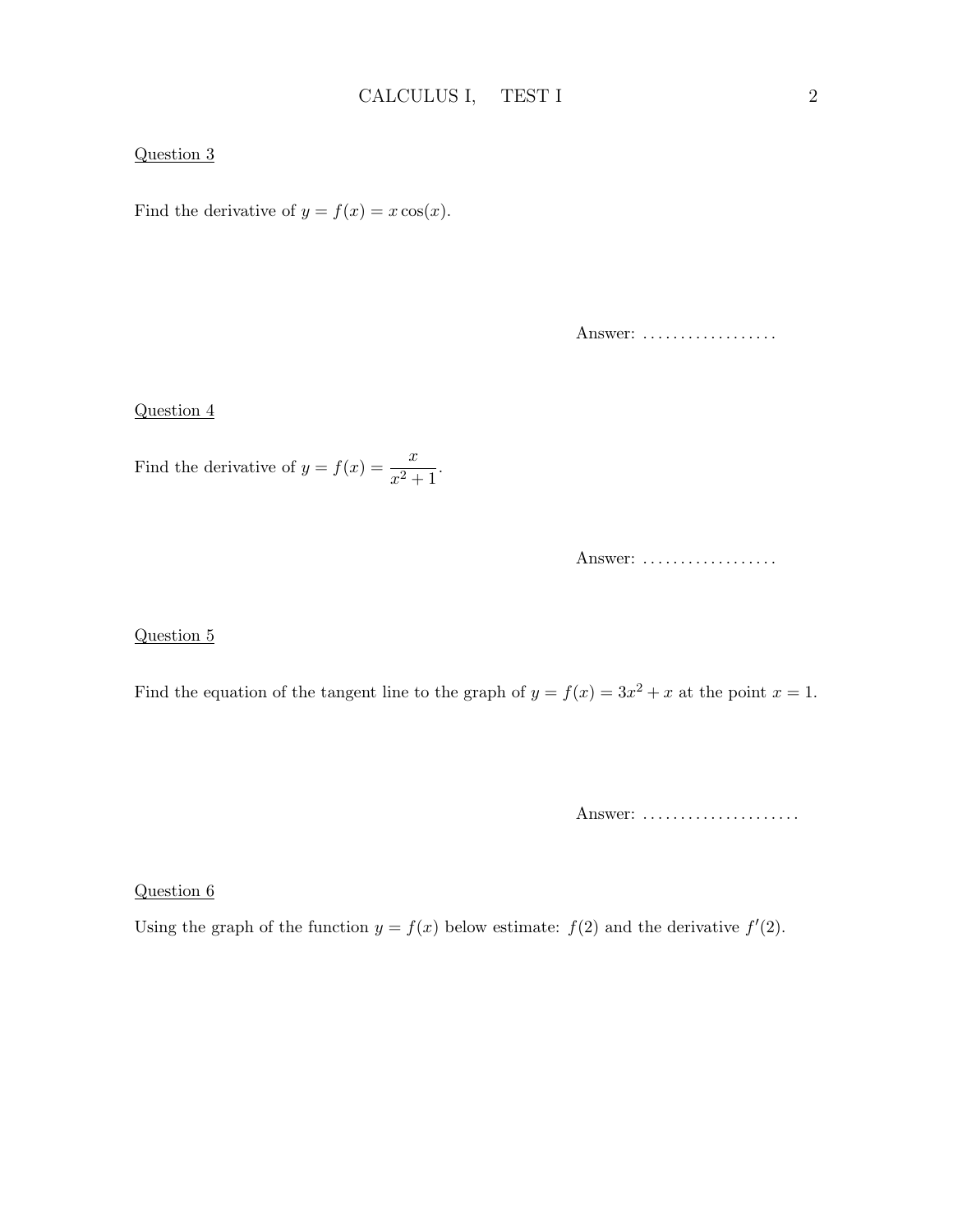

### Question 7

Answer: .........................

If  $Q(x) = x^3 - 25x + 100$  is the cost per item of producing x-items. Is the cost per item increasing or decreasing when you produce 15 items?

#### Question 8

Show that the equation  $f(x) = 2x^3 + 3x + 6 = 0$  has at least one solution; find an interval of length  $\frac{1}{2}$  which must contain a solution.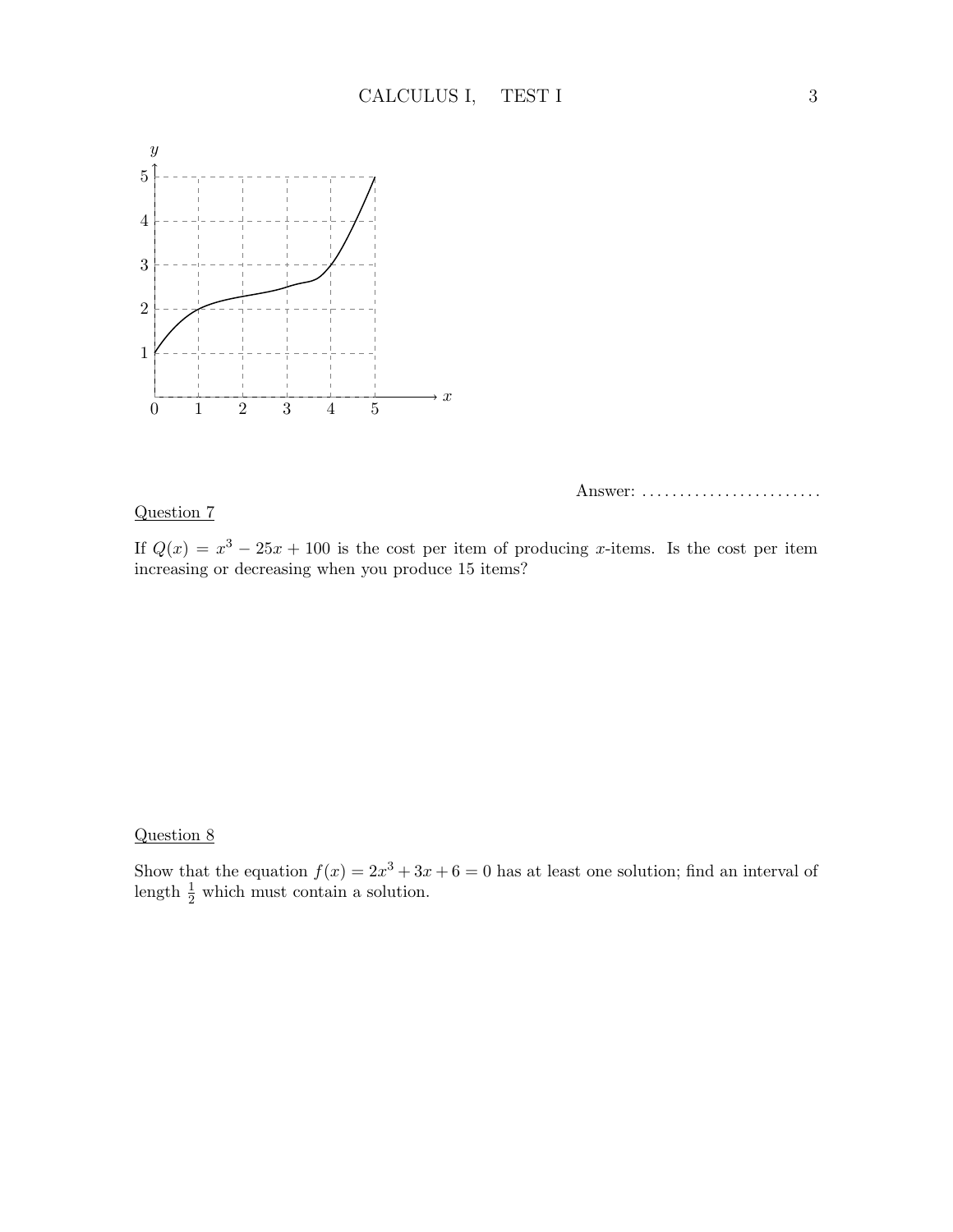## PART II

Part II consists of 4 problems. You must show correct reasons to get full credit. Displaying only the final answer (even if correct) without the relevant steps will not get full credit.

# Problem 1 (12 points)

Suppose that  $S(t) = t^3 - 12t$  m. is the position of a particle at time t (in seconds) on a line.

- (a) Is the position increasing or decreasing at time  $t = 1$ ?
- (b) What is the displacement from  $t = 0$  to  $t = 3$ .
- (c)What is the total distance travelled between  $t = 0$  and  $t = 3$ .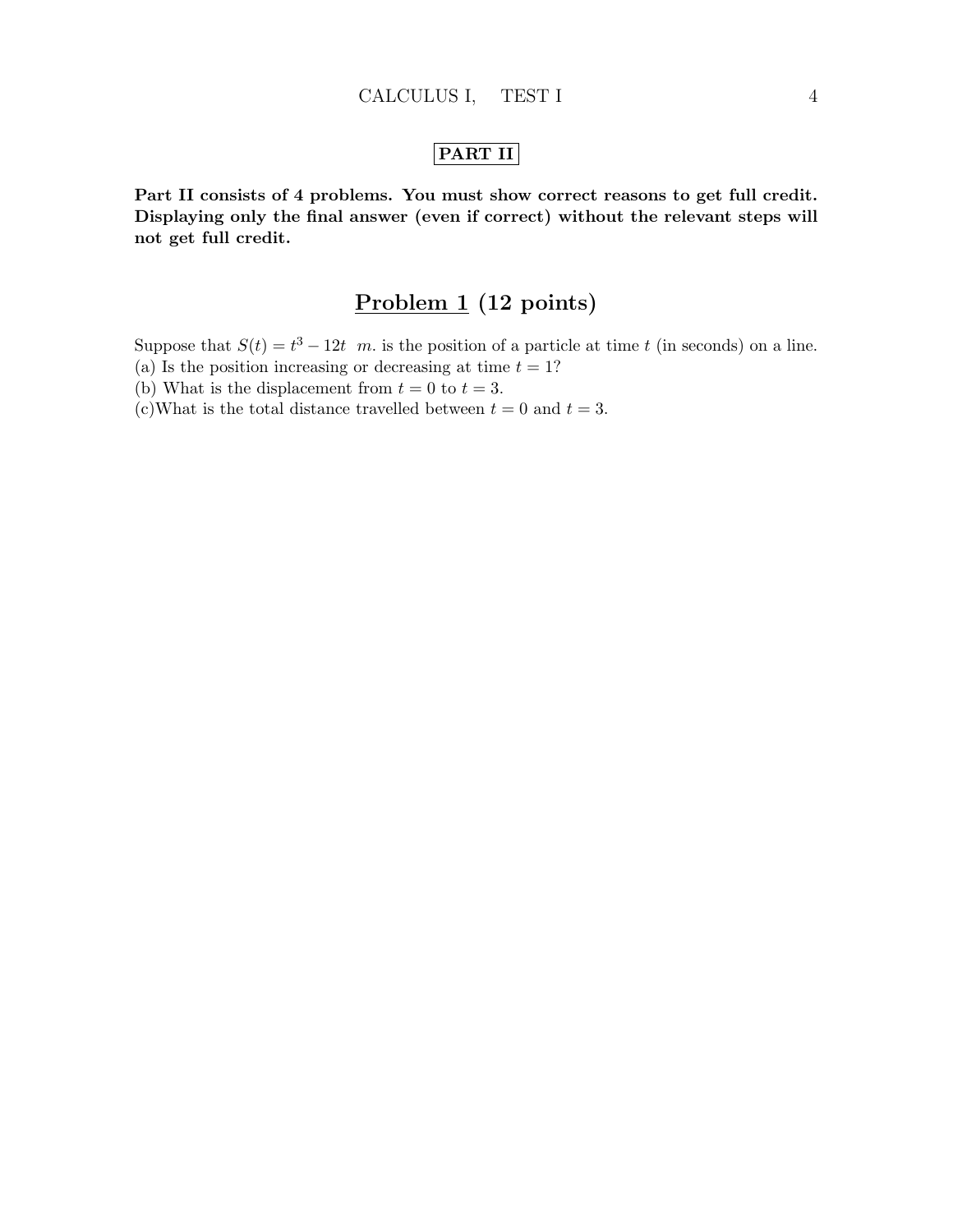# Problem 2 (10 points)

Given the graph of the function  $y = f(x)$  below find:



10. State all intervals where  $f(x)$  is differentiable.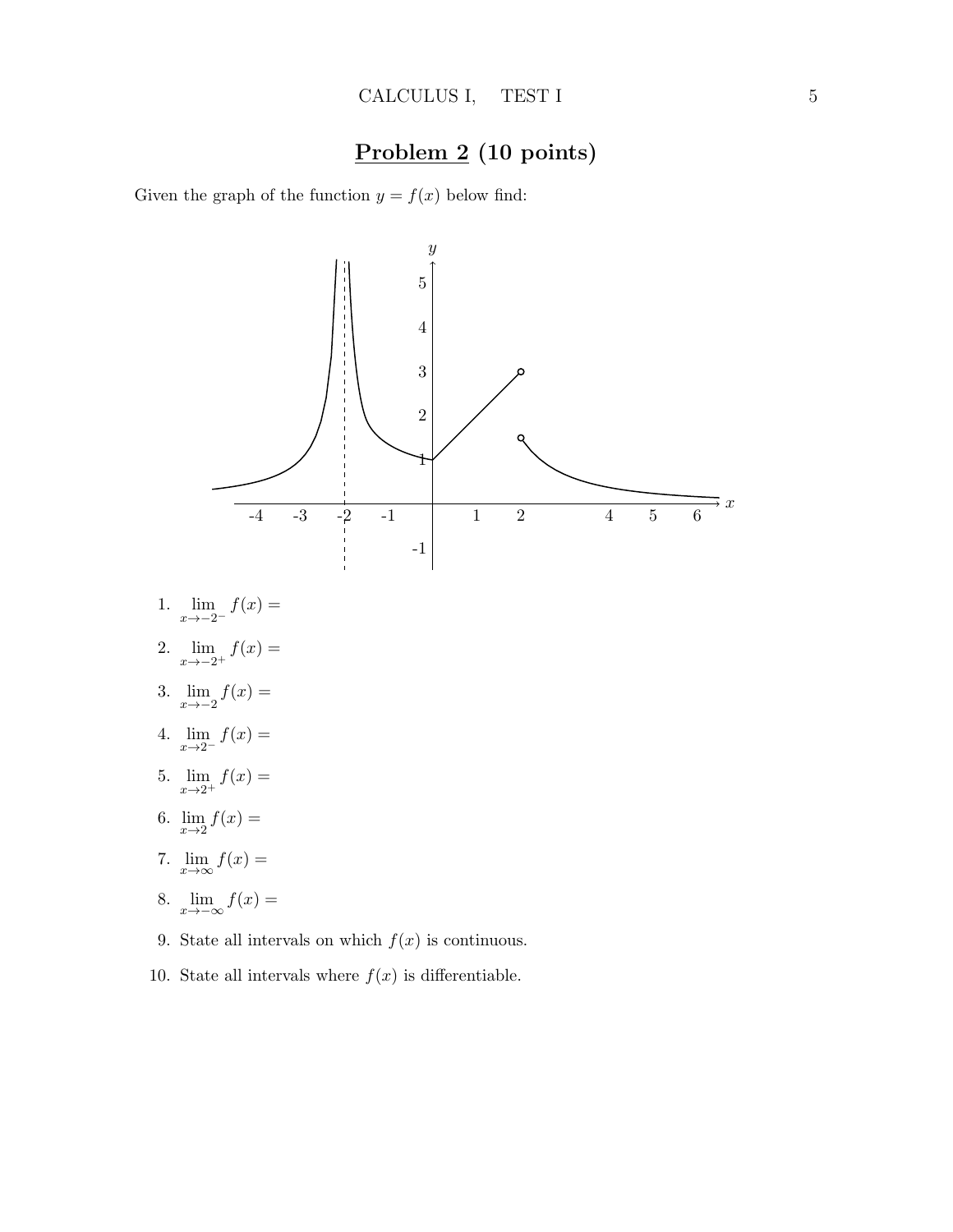# Problem 3 (12 points)

Evaluate the following limits:

a)  $\lim_{x \to \infty}$  $\sqrt{x^2+1} + \sqrt{x^2+2}$ 

b) 
$$
\lim_{x \to \infty} \sqrt{x^2 + 1} - \sqrt{x^2 + 2}
$$

c)  $\lim_{x \to \infty} x \sin(x)$